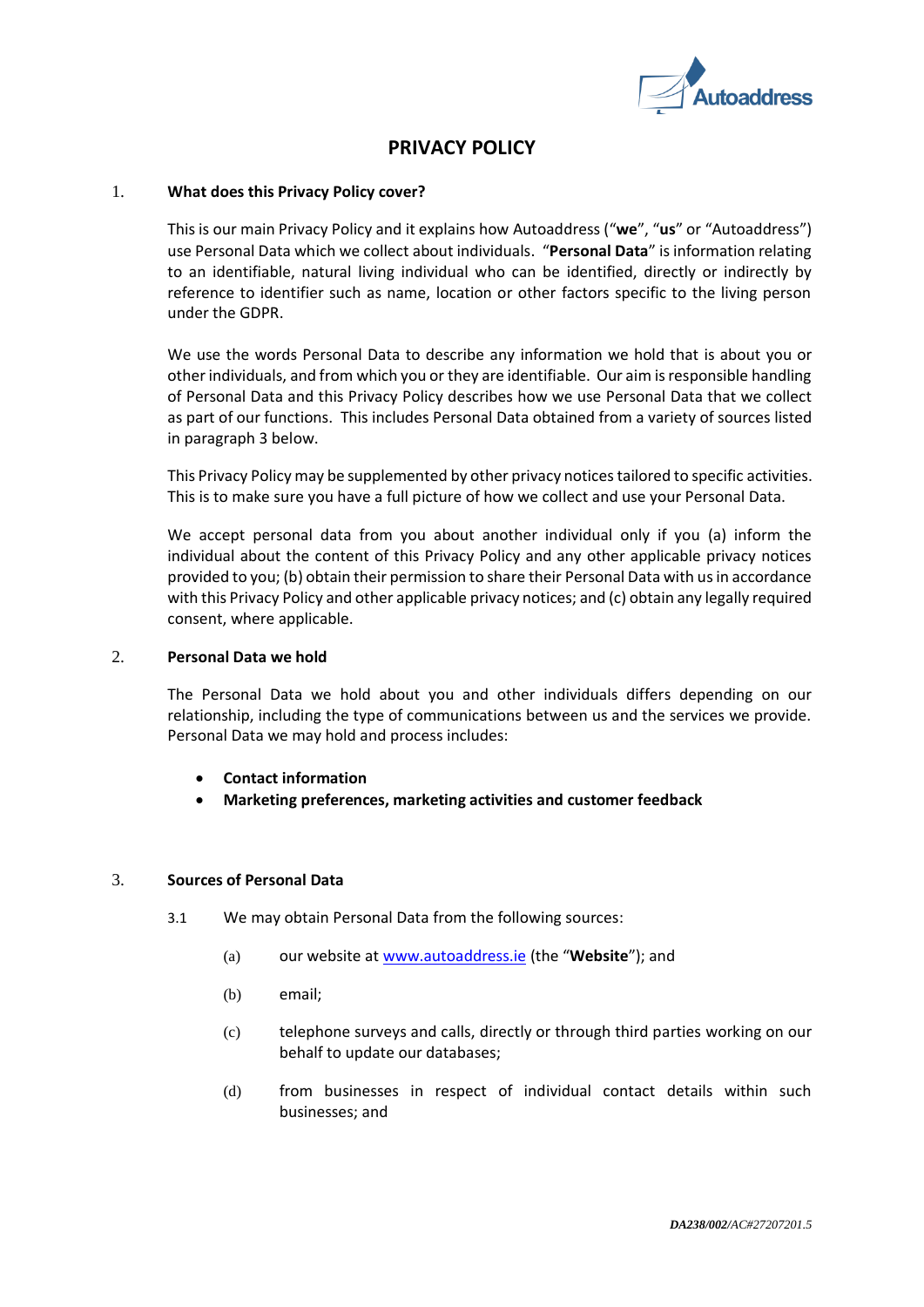

## 4. **How we use Personal Data**

We use Personal Data to carry out our business activities, further details of which are available on our Websites. The purposes for which we use your Personal Data may differ based on the services we provide.

The main purposes include using Personal Data to:

- 4.1 enable us and our clients to undertake advertising, marketing, direct marketing and public relation exercises;
- 4.2 perform accounting and other record-keeping functions;
- 4.3 provide personnel, payroll and pension administration services; and
- 4.4 supply identity verification for use in anti-fraud and anti-money laundering processes.

## 5. **Responsibility for Personal Data**

Autoaddress is responsible for looking after your Personal Data in accordance with this Privacy Policy, our internal standards and procedures, and the requirements of Irish data protection law.

When we provide Personal Data to third parties providing services to us or engage a third party to collect Personal Data on our behalf, the third-party service providers (data processors) will be selected carefully and required to use appropriate measures to protect the confidentiality and security of the Personal Data. Those third parties will assume certain responsibilities under data protection law for looking after the Personal Data that they receive from us.

## 6. **Sharing of Personal Data**

In connection with the purposes described above, we may need to share your Personal Data with third parties (this may involve third parties disclosing Personal Data to us and us disclosing Personal Data to them). These third parties may include:

| Type of third<br>party | <b>Examples</b>                                                                                                                                                                                                                                                                                                                                                                                                                                                                                                                                     |
|------------------------|-----------------------------------------------------------------------------------------------------------------------------------------------------------------------------------------------------------------------------------------------------------------------------------------------------------------------------------------------------------------------------------------------------------------------------------------------------------------------------------------------------------------------------------------------------|
| Our<br>service         | External third party service providers, such as security professionals,                                                                                                                                                                                                                                                                                                                                                                                                                                                                             |
| providers              | accountants, auditors, experts, lawyers and other professional advisors;<br>travel assistance providers; call centre service providers; IT systems,<br>support and hosting service providers; advertising, marketing and market<br>research, and data analysis service providers; banks and financial<br>institutions that service our accounts; document and records management<br>providers; printing service providers; and other third party vendors and<br>outsourced service providers that assist us in carrying out business<br>activities. |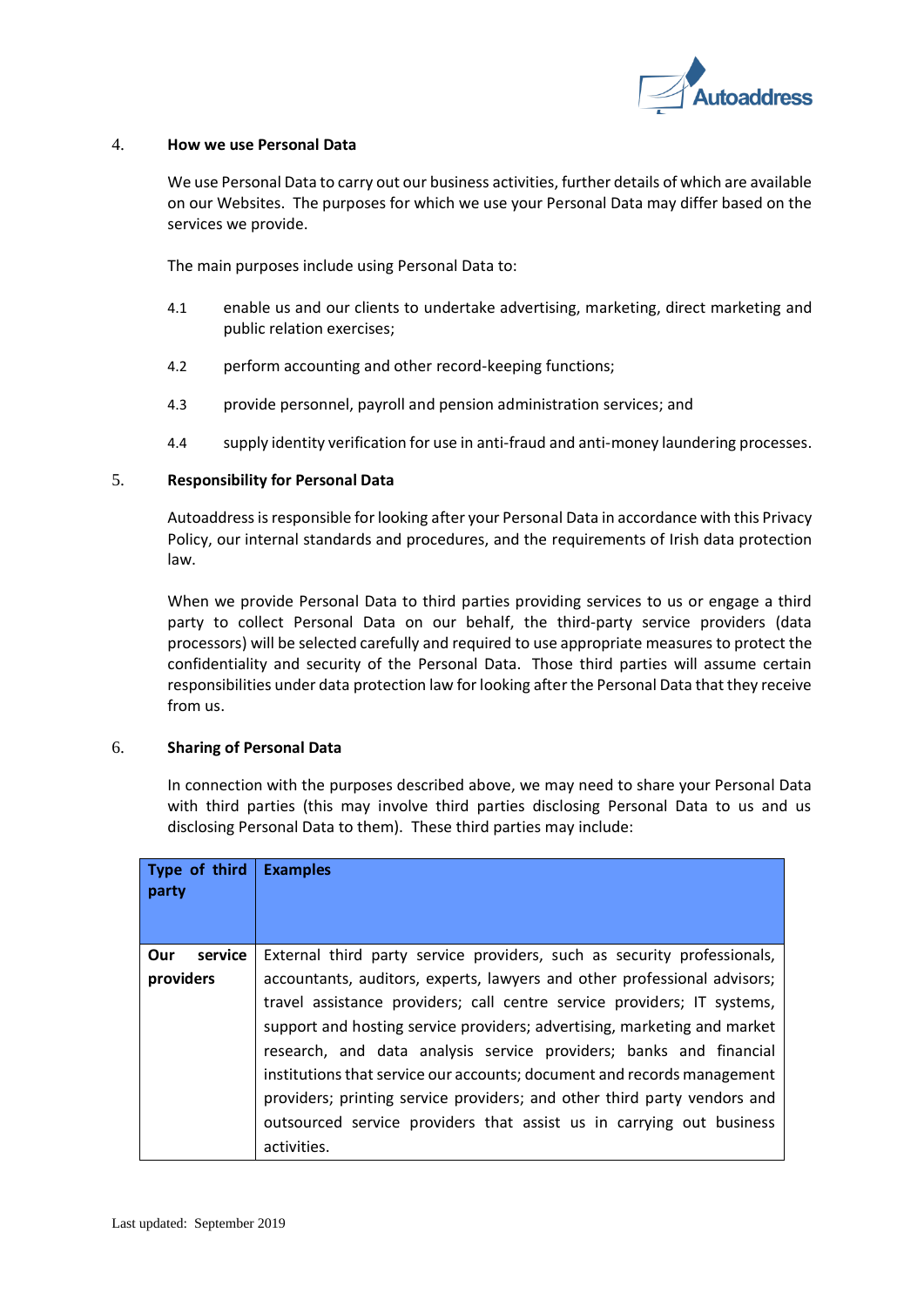

## 7. **Processing of Personal Data**

For the purposes set out above we may transfer Personal Data to clients and service providers located in other countries. In the event that we transfer Personal Data to countries outside the EEA that have data protection regimes which are different to those in the EU, we take steps to ensure that your Personal Data is adequately protected and transferred in accordance with the requirements of applicable data protection law.

This may involve the use of data transfer agreements in the form approved by the European Commission or another mechanism recognised by data protection law as ensuring an adequate level of protection for Personal Data transferred outside the EEA (for example, the standard contractual clauses approved by the European Commission).

For further information about these transfers and to request details of the safeguards in place, please contact us using the details below.

## 8. **Security of Personal Data**

Autoaddress uses appropriate technical, physical, legal and organisational measures that comply with data protection laws to keep Personal Data secure.

As most of the Personal Data we hold is stored electronically we have implemented appropriate IT security measures to ensure this Personal Data is kept secure. For example, we use anti-virus protection systems, firewalls, and data encryption technologies. We have procedures in place at our premises to keep any hard copy records physically secure. We use electronic access cards with secret PIN to manage access to all areas in our premises. We also train our staff regularly on data protection and information security.

Unfortunately, no data transmission over the Internet or electronic data storage system can be guaranteed to be 100% secure. If you have reason to believe that your interaction with us is no longer secure (for example, if you feel that the security of any Personal Data you might have sent to us has been compromised), please immediately notify us.

## 9. **Legal justification for our use of Personal Data**

To comply with the GDPR and Irish data protection laws, we need to tell you the legal justification we rely on for using your Personal Data for our purposes.

While the law provides several legal justifications, the section describes the main legal justifications that apply to our purposes for using Personal Data:

- 9.1 Justification for processing Personal Data:
	- (a) Where necessary for performing a contract to which you are a party or to take steps at your request prior to entering into this contract;
	- (b) Your consent (where you voluntarily give consent to provide us or a third party with your Personal Data); and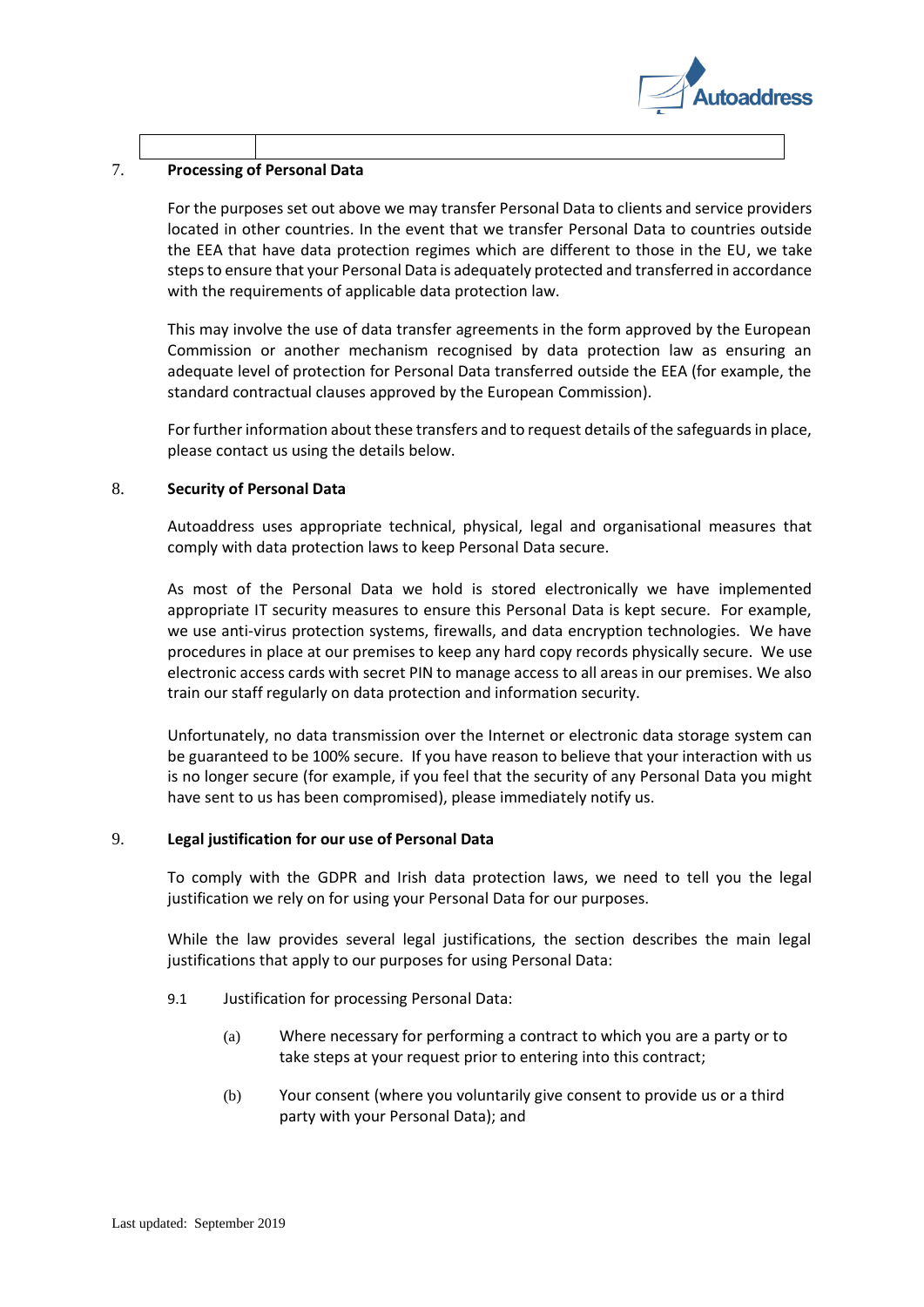

- (c) Where necessary for the purpose of our legitimate interests or those of a relevant third party.
- 9.2 Where we rely on our legitimate business interests or the legitimate interests of a third party to justify the purposes for using your Personal Data, our legitimate interests will usually be:
	- (a) pursuit of our commercial activities and objectives, or those of a third party (for example, by carrying out direct marketing or conducting market research);
	- (b) compliance with applicable legal and regulatory obligations;
	- (c) development of any guidelines, improvement and development of business operations and service offerings;
	- (d) conducting analytical and statistical research and profiling.

## 10. **Monitoring communication**

We monitor electronic communications between us (for example, emails) to protect you, our business and IT infrastructure, and third parties including by:

- (a) identifying and dealing with inappropriate communications; and
- (b) looking for and removing any viruses, or other malware, and resolving any other information security issues.

## 11. **Retention of Personal Data**

We will keep Personal Data for as long as is necessary for the purposes for which we collect it.

Where we hold Personal Data to comply with a legal or regulatory obligation, we will keep the information for at least as long as is required to comply with that obligation.

Where we hold Personal Data in order to provide a product or service to you as a client, we will keep the information for at least as long as we provide the product or service, and for 7 years thereafter.

For further information about the period of time for which we retain your Personal Data, please contact us using the details below.

#### 12. **Personal Data Rights**

The following is a summary of the data protection rights available to individuals in the EEA in connection with their Personal Data. These rights may only apply in certain circumstances and are subject to certain legal exemptions.

• Right to be informed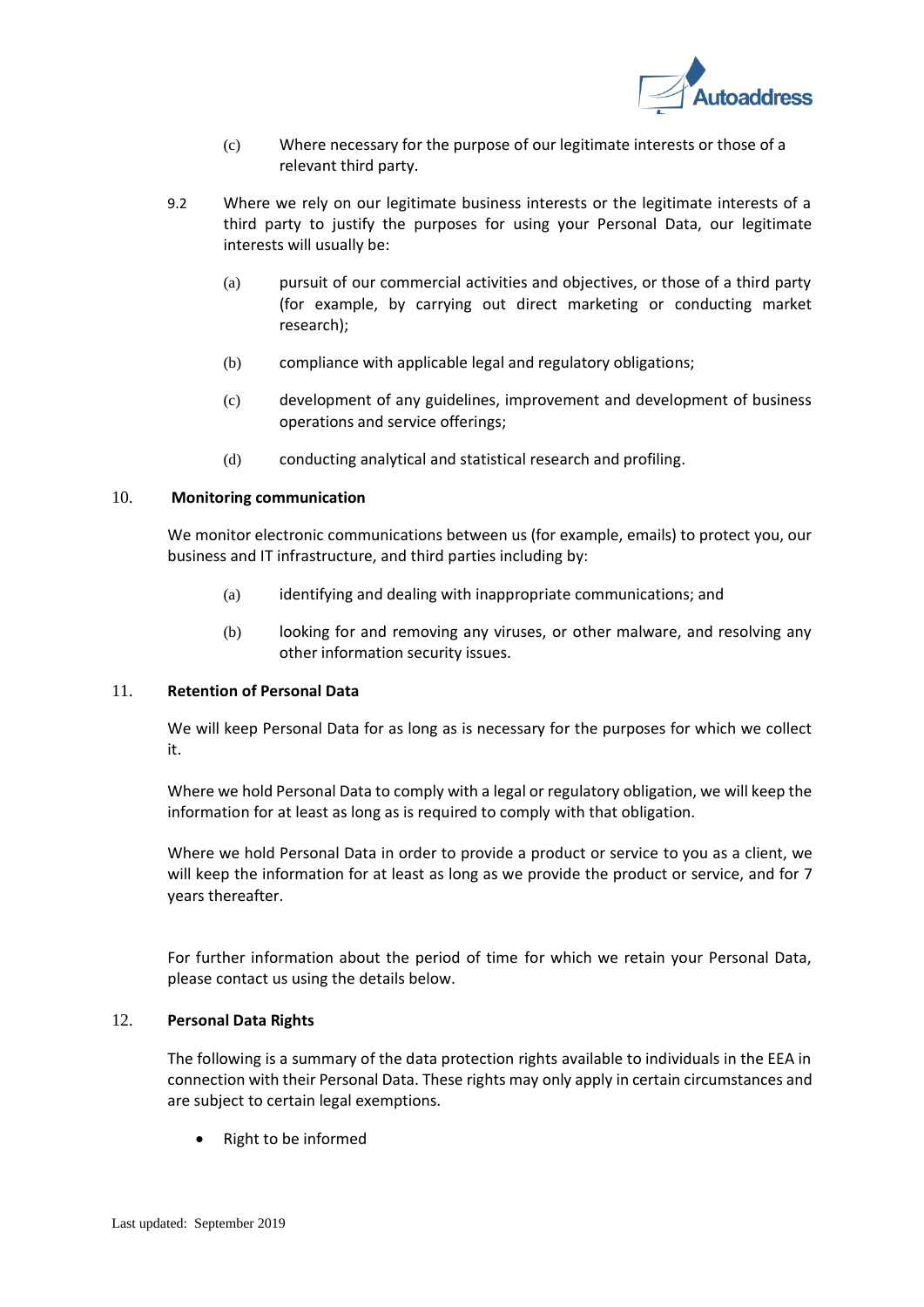

- Right of access to a copy of your Personal Data: you have a right to access any personal data being held by us. This can be requested by sending an email to us at the contact details below. We may then contact you in relation to providing proof of identification to confirm your identity. We will then process your subject access request according to our policies and provide the information requested within a reasonable period of time. We aim to provide the data within 30 days, but sometimes this can take longer due to the type or complexity of request or the current volume of request.
- Right to withdraw consent to processing of Personal Data (where we process on the basis of consent);
- Right to rectify any Personal Data we hold about you if it is inaccurate or incomplete;
- Right to have your Personal Data erased from our systems in certain circumstances e.g.
	- o if your Personal Data has been processed unlawfully;
	- o if you object to our processing of Personal Data on grounds relating to your particular situation and we have no overriding grounds to continue to use it (see below); or
	- $\circ$  where you have provided consent to processing and you wish to withdraw the consent.
- Right to restrict (i.e. suspend) our processing of Personal Data (This may be requested while the accuracy of your Personal Data is being established by us in the event we receive a rectification request or while we assess an objection received by you (see below);
- Right to data portability where your Personal Data, which you have provided to Autoaddress with your consent, is processed by automated means;
- Right to object to our processing of your Personal Data on the basis of our legitimate interests (see paragraph 9.2 above) on grounds relating to your particular situation. However, we may continue to use your Personal Data, despite your objection, where there are compelling legitimate grounds to do so or if we need to use your Personal Data in connection with any legal claims or where we have one or more other legal basis to process your Personal Data (see paragraph 9 above);
- Rights relating to automated decision making and profiling having legal or similarly significant effects on you – Autoaddress does not engage in such decision making or profiling on this basis and therefore these rights do not apply.

If you wish to exercise your rights, please contact us using the details below.

You also have a right to complain to the Irish Data Protection Commission if you think that we have processed your Personal Data in a manner that is not in accordance with data protection law. If you are based in another EU Member State, you may complain to your local data protection regulator.